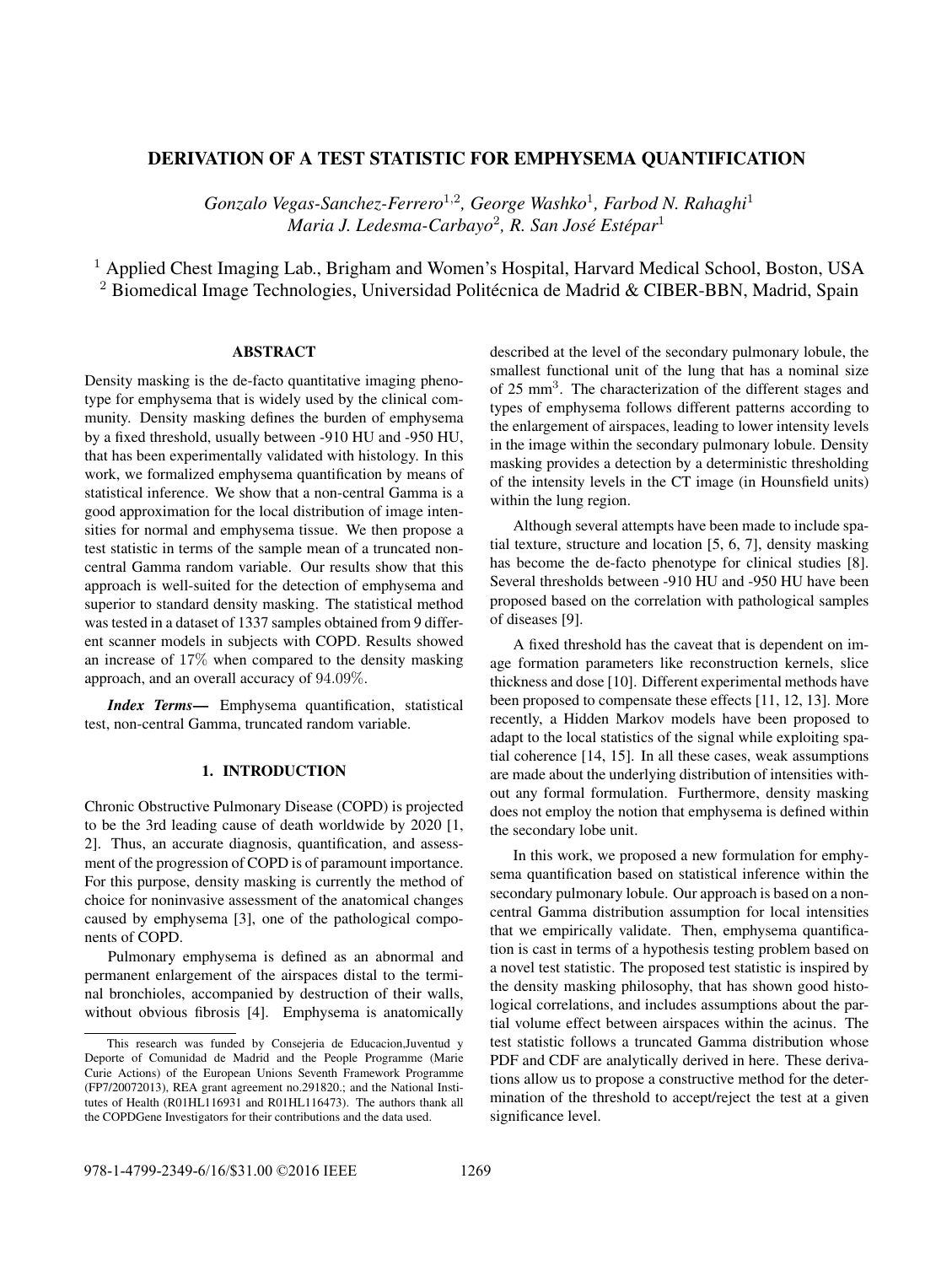## 2. STATISTICAL CHARACTERIZATION OF EMPHYSEMA IN SECONDARY PULMONARY LOBE

We propose to characterize statistically the behavior of normal and emphysematous tissue with a family of parametric distributions that include the qualitative behavior commonly shown in CT scanners with a clear skewness to the higher attenuation levels, its origin is located in  $-1000$  HU and approximates 0 with a derivative of higher order than 1. In Fig. 1 the histogram of normal pulmonary tissue is depicted clearly showing these characteristics. This qualitative behavior can be described by means of the non-central Gamma (nc-Γ) distribution, whose PDF is defined as follows:

$$
f_X(x; \alpha, \beta, \delta) = \frac{1}{\Gamma(\alpha)\beta^{\alpha}} (x - \delta)^{\alpha - 1} e^{-\frac{x - \delta}{\beta}}; \quad x \ge \delta \quad (1)
$$

where  $\delta$  is the location parameter,  $\alpha$  accounts for the shape and  $\beta$  for the scale and  $\Gamma(\cdot)$  is the Euler's Gamma function.

The statistical characterization of the secondary pulmonary lobe assumes that there are two different kinds of tissues: normal tissue (NT) accounting for the description of conventional parenchyma, and panlobular emphysema (PL), which implies the complete destruction of the entire acinus in the secondary pulmonary lobule causing an increase of airspaces and their volume. We will consider that any degree of detectable emphysema with CT scans is a combination of the statistical response of normal tissue and airspaces and, thus, it can be described by a combination of these two cases.

Empirical validation. In order to see the performance of the model for describing both cases, a set of 148 regions of Panlobular emphysematous tissue and 370 regions of Normal Tissue were fitted. The regions were manually selected by a professional pulmonologist in patches of size  $24.18 \times$ 24.18 mm<sup>2</sup>. These ROIS were acquired from 16 sites hosting CT scanners by 3 vendors and a total of 9 specific models in subjects with COPD. This is a representative sample of a general population and a wide variate of scanners. In Fig. 1 we show the fitting of the proposed model for the whole set of regions. Note that the statistical behavior is described by the model for each of the two kinds of tissue considered. The parameters obtained for each of the tissues are:  $\Theta_0 = {\alpha_0, \beta_0, \delta_0} = {20.95, 2.18, -1050}$  for NT tissue, and  $\Theta_1 = {\alpha_1, \beta_1, \delta_1} = {11.81, 2.58, -1050}^{\frac{1}{1}}$ .

Emphysema detection. The characterization of emphysema by a statistical behavior resulting from a combination of NT and PS tissues lead to the definition of the most likely threshold to distinguish between both kinds of tissues. This can be obtained by simply equaling the classification error for NT type to the classification error for PL type as  $F_X(t|\Theta_1) =$  $1-F_X(t|\Theta_0).$ 



Fig. 1. Fitting of the proposed model to the two normal pulmonary tissue (NT) and panlobular tissue (PL).

So, for the analyzed dataset, this threshold is located at  $t = -940.74$  HU. Note that this value is in the range normally used in density masking for  $t \in [-950, -910]$  [3].

So far, the definition of this threshold by considering the attenuation response of airspaces and normal tissue differs little from the perspective of the density masking. However, the combination of the probabilistic model proposed for normal and emphysematous tissue with this optimal threshold will allow us to propose a statistical test that can evaluate those pixels below this threshold to increase the classification performance within an inferential and hypothesis testing framework. The next section is devoted to the derivation of the statistical test.

## 3. STATISTICAL TEST FOR EMPHYSEMA

### 3.1. Definition of the statistic

For the development of the statistical test we consider the same hypothesis assumed in the mask density method: *emphysema implies a decrease of the attenuation levels due to the destruction of lung tissue*. With this hypothesis, we want to define a statistical test that accounts for samples below the threshold that differentiates normal tissue and destruction of tissue, so the statistical test will consider samples below the threshold between normal and PL tissue calculated in the previous section. Additionally, the partial volume effect of combinations of airspaces and normal parenchyma will affect the attenuation levels of samples below this threshold. This fact allows us to define the mean of truncated samples as the ideal statistic for testing emphysema, where the truncation is set to the threshold t, i.e. from a set of samples  $\mathcal{X} = \{x_i\}_{i=1}^N$  we consider  $\mathcal{Y} = \{y \in \mathcal{X} : y < t\}$  and the statistic:

$$
\bar{Y}_n = \frac{1}{n} \sum_{i=1}^n y_i, \text{ with } y_i \in \mathcal{Y}
$$
 (2)

where  $n$  is the number of samples in  $\mathcal{Y}$ . So, if we assume that samples  $X$  come from normal parenchyma, the resulting samples would follow a *truncated nc-*Γ *distribution* with

<sup>&</sup>lt;sup>1</sup>Note that the location parameter  $\delta$  is set to  $-1050$  HU because noisy response of the attenuation may cause more negative attenuation values than -1000 HU.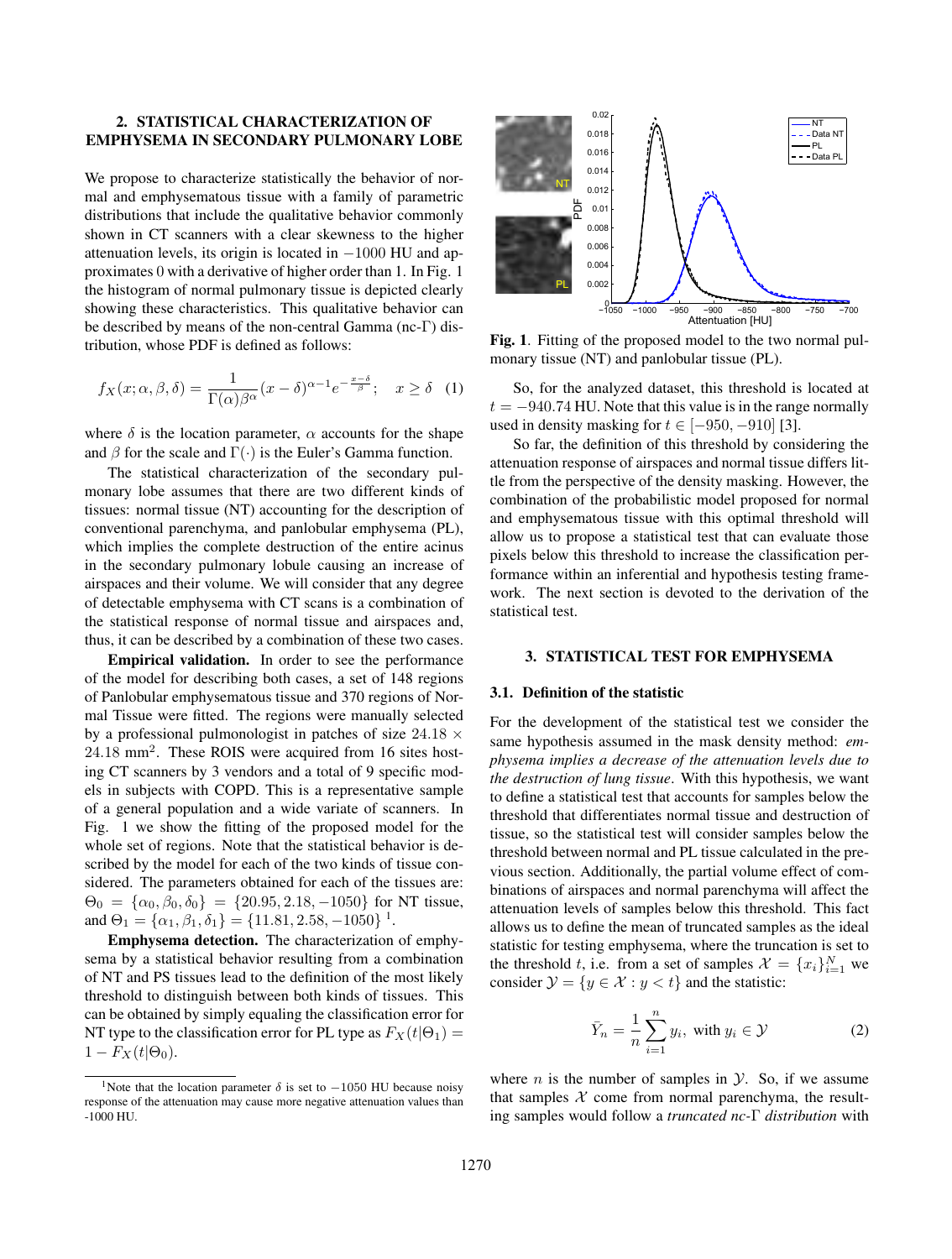PDF:

$$
f_Y(y; \Theta_0) = \frac{(y - \delta_0)^{\alpha_0 - 1}}{\Gamma(\alpha_0)\beta_0^{\alpha_0}} \frac{e^{-\frac{y - \delta_0}{\beta_0}}}{F_X(t, \Theta_0)},
$$
(3)

where  $y \in [0, t]$ ,  $\Theta_0 = {\alpha_0, \beta_0, \delta_0}$  and  $F_X(\cdot, \Theta_0)$  is the cumulative distribution function (CDF) of the nc-Γ distribution describing the original random variable  $X$  already introduced.

#### 3.2. Derivation of probabilistic distribution of the statistic

In order to define a statistical test for hypotheses involving the sample mean of truncated nc-Γ variates, the PDF of the sample mean should be estimated. Many efficient methods can be applied for the estimation of the sample mean distribution of nc-Γ variates. In this work we choose the Edgeworth expansion which approximates the distribution around the standard Gaussian distribution by means of combinations of Hermite polynomials whose coefficients depend on the moments of the random variable. This approach has been demonstrated to be an asymptotic expansion of the PDF and has good convergence properties [16].

In our case, let  $Z_n = \frac{\bar{Y}_n - E\{\bar{Y}_n\}}{\sqrt{Var(\bar{Y}_n)}}$  be a variate with CDF  $F_n(\cdot)$  where  $Y_1, \ldots, Y_n$  are independent and identically distributed (IID) random variables distributed as in eq. (3). The Central Limit Theorem states that  $F_n(z) \to \Phi(z)$  for every z where  $\Phi(z)$  is the CDF of a standard Normal  $\mathcal{N}(0, 1)$ . The bound of this approximation is provided by the Berry-Essen theorem as  $|F_n(z) - \Phi(z)| = O\left(\frac{1}{\sqrt{n}}\right)$  uniformly in z when  $\bar{Y}_n$  has three finite moments [17]. When this approximation is modified by suitable constants and polynomials,  $q_r(\cdot)$ , a better bound of the approximation can be derived:

$$
F_n(z) = \Phi(z) + \sum_{r=1}^k \frac{q_r(z)}{n^{r/2}} + o(n^{-r/2})
$$
 (4)

uniformly in  $z$ , which is the so called Edgeworth expansion for  $\bar{Y}_n$  [17] and order k. The coefficients in eq. (4) depend on the moments of  $\bar{Y}_n$  and, thus, the Edgeworth expansion is especially convenient for our formulation since the central moments with respect to  $\delta_0$  can be calculated as follows:

First, the r-th central moment,  $\mu_r = E\left\{ (Y - \delta_0)^r \right\}$ , of a truncated nc-Γ variate is:

$$
\mu_r = \int_0^t \frac{(y - \delta_0)^{r + \alpha_0 - 1}}{\Gamma(\alpha_0) \beta_0^{\alpha_0}} \frac{e^{-\frac{y - \delta_0}{\beta_0}}}{F_X(t, \Theta_0)} dy
$$

$$
= \frac{\Gamma(\alpha + r) \beta^{\alpha}}{\Gamma(\alpha)} \frac{F_X(t, \alpha_0 + r, \beta_0, \alpha_0)}{F_X(t, \Theta_0)}.
$$
(5)

Note that these moments converge to the ones of the conventional nc- $\Gamma$  as  $t \to \infty$ .

Now the moments of the sample mean with respect  $\delta_0$ ,  $m_r = E\left\{ \left( \frac{1}{n} \sum_{i=1}^{n} (y_i - \delta_0) \right)^r \right\}$ , can be exactly calculated by



Fig. 2. Probability distributions of sample mean of truncated nc-Γ for an increasing number of samples  $N = n$ .

means of the *theorem of moments of sample variates* [18] as:

$$
m_r = \frac{1}{n^r} \sum_{s=1}^r {r \choose s} \sum_{\mathbf{p} \in \mathcal{P}_s} \sigma(\mathbf{p}) \sum_{j=1}^{{s \choose p}} \prod_{l=1}^s \mu_{E_{j,l}}
$$
(6)

where  $P<sub>s</sub>$  is the set of solutions of the integer partition problem for *n* into *s* terms,  $\sigma(\mathbf{p})$  is a multinomial coefficient, and  $E_{i,l}$  accounts for the permutations without repetition of s elements with multiplicities the elements of p (see [18] for more details).

Finally, both the PDF and CDF of the typified sample mean  $Z_n$  of truncated nc-Γ variates is derived by the Edgeworth expansion as:

$$
F_n(z) = \Phi(z) - \Phi(z) \sum_{r=1}^k \frac{h_r(z)}{n^{r/2}}; f_n(z) = \phi(z) \left( 1 + \sum_{r=1}^k \frac{\bar{h}_r(z)}{n^{r/2}} \right)
$$
(7)

where  $\Phi$  and  $\phi$  are the CDF and PDF of a standard Normal  $\mathcal{N}(0, 1)$  respectively. The polynomials  $h_r$ ,  $\bar{h}_r$  can be easily obtained as linear combinations of Hermite Polynomials [17].

From eqs. (7) one can easily obtain both the CDF and PDF of  $\bar{Y}_n$  by simply applying the transformation  $\bar{Y}_n$  =  $Z_n\sqrt{m_2-m_1^2}+m_1.$ 

In Fig. 2 we show the PDFs and CDFs of the proposed statistic for an increasing number of samples calculated with an Edgeworth of order 5. Note that the distributions converge to a Gaussian distribution with mean  $\mu_1 = \frac{\Gamma(\alpha+r)\beta^{\alpha}}{\Gamma(\alpha)}$  $\frac{(x+r)\beta^{\alpha}}{\Gamma(\alpha)} \frac{F(t,\alpha_0+1,\beta_0)}{F_X(t,\Theta_0)} = -951.82 \text{ HUs, which is inter-}$ estingly related to the common measure used in the standard density mask usually set to −950 HU.

Note also that for a number of samples  $N > 20$ , due to the Central Limit Theorem, both the PDF and CDFs can be effectively approximated by a Normal distribution with mean  $m_1$  and variance  $\frac{1}{n}(m_2 - m_1^2)$ .

## 3.3. Significance levels for one-tailed test

With the calculation of the PDF and CDF of the sample mean, we can develop the statistical test for an arbitrary statistical significance. We state the null hypothesis  $H_0$  as *"The truncated mean of samples below the threshold* t *come from normal parenchyma*", whereas the alternative hypothesis,  $H_1$  is *"The truncated mean of samples below the threshold come*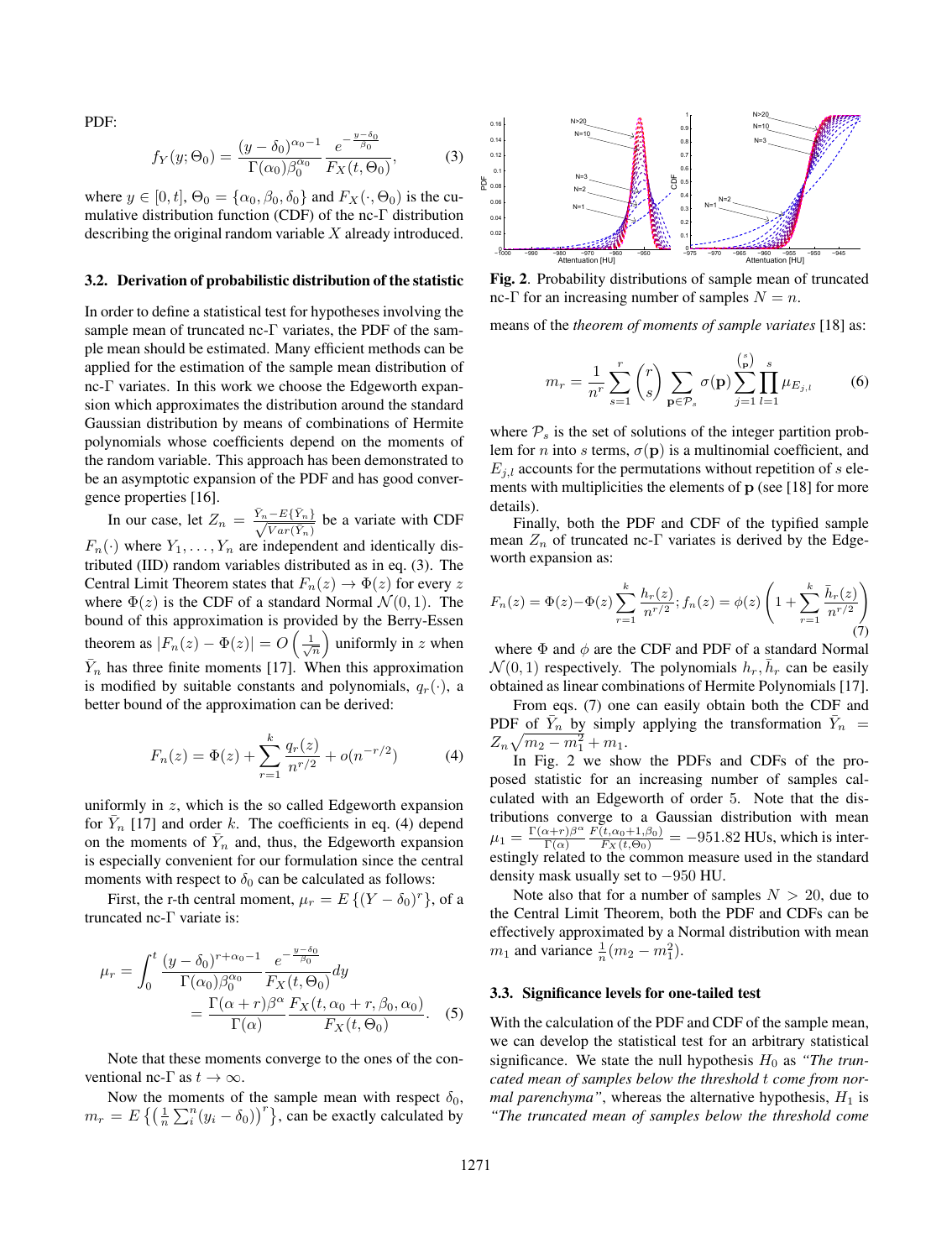

Fig. 3. Acceptance thresholds for an increasing number of samples and significance levels 0.05, 0.025, 0.001.

*from emphysema"*. In this context, the threshold accounting for accepting/rejecting the test can be directly calculated from de CDF obtained by the Edgeworth expansion for the desired significance. In Fig. 3 the acceptance threshold for different significance values  $(t_{0.05,n}, t_{0.025,n}$  and  $t_{0.001,n}$ ) is shown for an increasing number of samples.

The threshold was exactly calculated for  $N \leq 20$ , while the Gaussian approximation is used for  $N > 20$  since the sample distribution quickly converges to the Gaussian distribution for higher number of samples.

### 4. PERFORMANCE TEST

In this section we test the performance of the hypothesis test by comparing the conventional threshold of −950 HU to the proposed test. For this purpose, we consider a dataset of 1337 lung regions of interest (ROIs) of size  $24.18 \times 24.18$ mm<sup>2</sup> segmented and classified by a pulmonologist as normal parenchyma (NT) and emphysematous tissue including paraseptal (PS), panlobular (PL), emphysema and centrilobular for three different severity levels (CL1-3) from mild to severe distributed as: 370 NT, 184 PS, 148 PL, 170 CL1, 287 CL2, 178 CL3. These ROIS were also acquired from 16 sites hosting CT scanners by 3 vendors and a total of 9 specific models in subjects with COPD. The classification follows a leave-one-out methodology as explained en sections 2 and 3.

The test was performed to all the ROIs with a statistical significance 0.05, while the conventional approach assumed a threshold for -950 HU considering that the sample has emphysema 5% of the samples in the ROI are below this threshold. The classification performance is shown in table 1 where the superiority of the proposed approach is clear, showing a good balance between sensitivity (97.64%) and specificity (85.93%) compared to the conventional approach. This supposes an increase of 7% of the accuracy and an increase of 16% in the specificity, confirming the suitability of the probabilistic model of emphysema/parenchyma and the statistic proposed.

| <b>Predicted</b>          |        |        |                           | <b>Predicted</b> |        |  |
|---------------------------|--------|--------|---------------------------|------------------|--------|--|
| Actual                    | Normal | Emph.  | Actual                    | Normal           | Emph.  |  |
| Normal                    | 94.05% | 5.89%  | Normal                    | 89.19%           | 14.48% |  |
| Emph.                     | 5.95%  | 94.11% | Emph.                     | 10.81%           | 85.52% |  |
| Acc.: $94.09\%$           |        |        | Acc.: $86.54\%$           |                  |        |  |
| Sen.: 97.64% Spe.: 85.93% |        |        | Sen.: 95.39% Spe.: 70.21% |                  |        |  |
| (a) Statistical Test.     |        |        | (b) Threshold at -950 HU. |                  |        |  |

Table 1. Confusion Matrices of the proposed statistical test at significance 0.05 (a), the density masking (b) and global accuracy (Acc.), Sensitivity (Sen.) and Specificity (Spe.).

## 5. CONCLUSION

In this paper we propose a statistical test to evaluate the existence of emphysematous tissue in the secondary pulmonary lobe. This is achieved by proposing a family of statistical distributions (the nc-Γ distribution) to describe the attenuation of conventional tissue and airspaces caused by panlobular emphysema. This family of distributions accurately describes the statistical behavior of both kinds of tissues and leads to the definition of an optimal threshold for considering samples in the secondary pulmonary lobe as potential emphysema.

A statistical test is then proposed by defining a statistic that accounts for the average attenuation of samples under the optimal threshold that differentiates between normal tissue and panlobular tissue. This statistic is modeled as the sample mean of truncated nc-Γ distributions. The PDF and CDF of the statistic are derived and the statistic threshold is obtained for different confidence intervals.

Interestingly, the proposed statistic shows an asymptotic convergence to −951.8 HU, which is very close to the one proposed for density masking based on histological analysis of lung lobes[9]. This threshold is optimal in terms of the statistic for large regions ( $n \to \infty$ ). However, when a smaller region of the lung is considered, our model suggests that lower thresholds ( $\leq -950$ ) should be used to maintain the same significance level.

The classification was evaluated in a dataset from a multicenter study with 1, 337 samples from different CT scanner models and vendors. We chose this dataset to provide a general evaluation of the statistical test. The accuracy reached was 94.09% with a sensitivity 97.64% and Specificity 85.93%. The statistical test supposes an increment of 7.5% in total accuracy and 16% in specificity when compared to the density masking approach.

The model proposed in this study can be combined to other approaches such as Hidden Markov models to take advantage of the local statistics with spatial coherence. For this purpose, the family of distributions purposes may serve to pave the way to well grounded potentials of the Random Field definition. Our future work will focus in this direction. Alternatively, this work opens the door to propose additional test statistics that consider the severity of disease in terms of the percentage of secondary lobule that is affected.